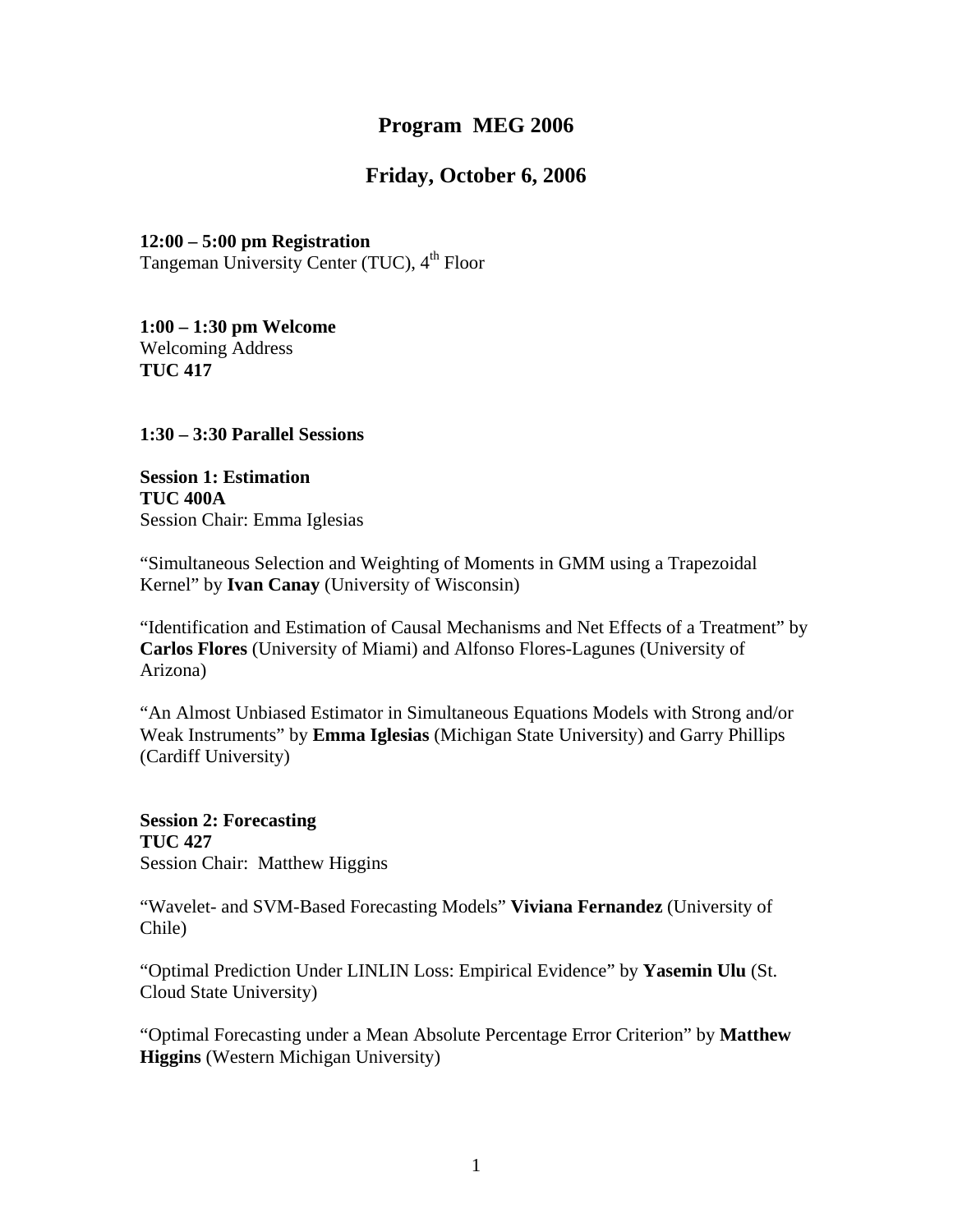## **Session 3: Applied Econometrics I TUC 400B**

Session Chair: Rusty Tchernis

"Real Exchange Rates and Real Interest Differentials for Sectoral Data: A Dynamic SUR Approach" by **Jaebeom Kim** (Oklahoma State University)

"Nonstationary Panel Data Analysis of the Long-run Relationship Between Housing Wealth and Consumption" **David Rapach** (Saint Louis University) and Jack Strauss (Saint Louis University)

"On the Specification of Propensity Scores: with an Application to the WTO-Environment Debate" by Daniel Millimet (Southern Methodist University) and **Rusty Tchernis** (Indiana University)

**Session 4: Semiparametric and Nonparametric Methods I TUC 400C**  Session Chair: Martin Burda

"Nonparametric Inferences on Conditional Quantile Processes" by **Chuan Goh** (University of Toronto)

"Finite Sample Performance of Kernel-Based Regression Methods For Nonparametric Additive Models Under Common Bandwidth Selection Criterion" by Carlos Martins-Filho (Oregon State University) and **Ke Yang** (Alfred University)

"Smoothed Empirical Likelihood under Semiparametric Conditional Moment Restrictions" by **Martin Burda** (University of Pittsburgh)

**3:30 – 4:00 pm Break**  TUC  $4^{\text{th}}$  Floor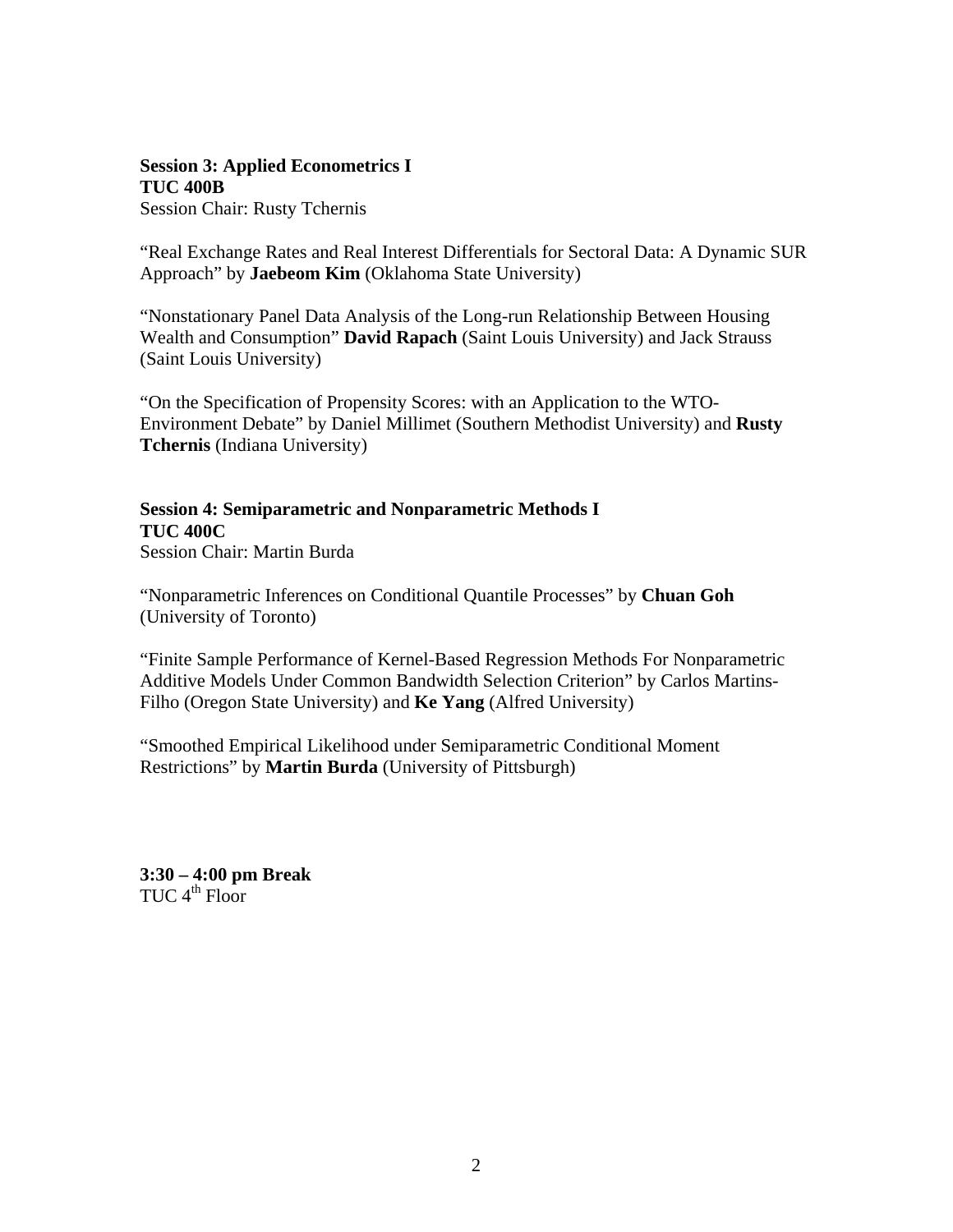### **4:00 – 5:30 Parallel Sessions**

### **Session 5: Time Series Econometrics I TUC 400B**

Session Chair: Richard Baillie

""Long Memory" Versus Fractional Integration in a Time Series: Implications for Modeling" by **Richard Ashley** (VPI) and Douglas Patterson (VPI)

"A Random Coefficients Autoregressive Model with Exogenously-Driven Stochastic Unit Roots" by **Isaac Miller** (University of Missouri)

"Nonlinear Models with Strongly Dependent Processes and Applications to Forward Premia and Real Exchange Rates" by **Richard Baillie** (Michigan State University) and George Kapetanios (Queen Mary University of London)

# **Session 6: Econometric Theory I TUC 427**

Session Chair: William Greene

"Semiparametric Estimation of Binary Choice and Transformation Models with Sample Selection and Endogenous Regressors" by **Jason Abrevaya** (Purdue University), Jerry Hausman (MIT) and Shakeeb Khan (University of Rochester)

"Nonlinear Panel Data Models with Selection under a Strict Exogeneity Assumption" by **Kamyar Nasseh** (Michigan State University)

"A General Approach to Incorporating Selectivity in a Model" by **William Greene** (New York University)

**Session 7: Information TUC 400A**  Session Chair: Avanish Bhati

"Information-Theoretic Approximation of Small Sample Distributions" by **Ximing Wu** (Texas A&M University) and Suojin Wang (Texas A&M University)

"To Combine Forecasts or to Combine Information?" by **Huiyu Huang** (University of California, Riverside) and Tae-Hwy Lee (University of California, Riverside & California Institute of Technology)

"Modeling Judicial Discretion: An Information-Theoretic Approach" by **Avinash Bhati**  (The Urban Institute)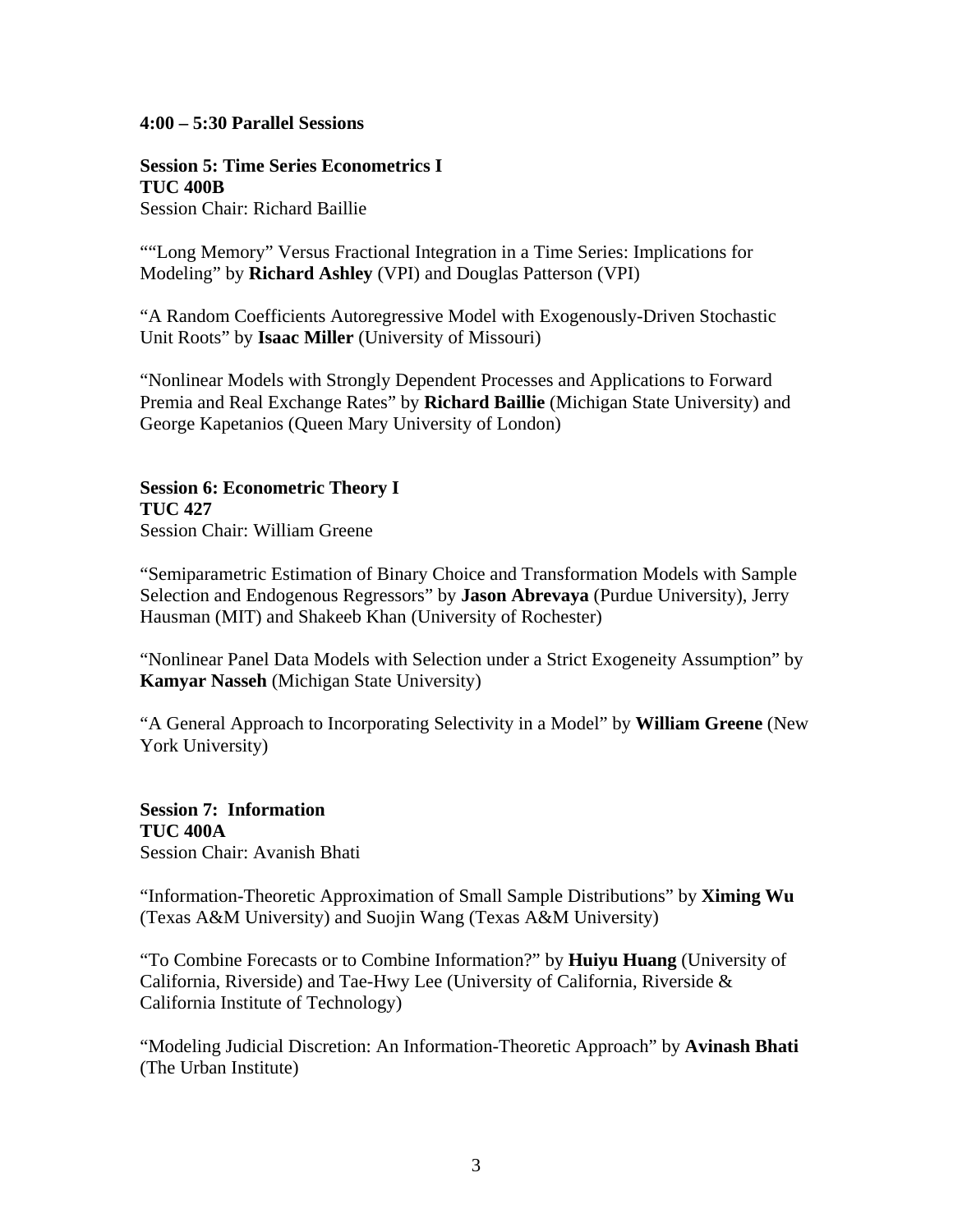### **Session 8: Applied Econometrics II TUC 400C**  Session Chair: David Rapach

"Conditional Volatility and Distribution of Exchange Rates: GARCH and FIGARCH Models with NIG Distribution" by **Rehim Kilic** (Georgia Institute of Technology)

"Heterogeneous Price Stickiness Across Consumption Goods and the Relative Price and Quantity Effects of Monetary Shocks" by **David Rapach** (Saint Louis University)

**Reception 6:00 – 6:30 pm**  The Faculty Club

**Dinner 6:30 pm** 

**Dinner Presentation**  Remarks and Introduction of Speaker

**Bruce Hansen,** University of Wisconsin Title: "Model Averaging"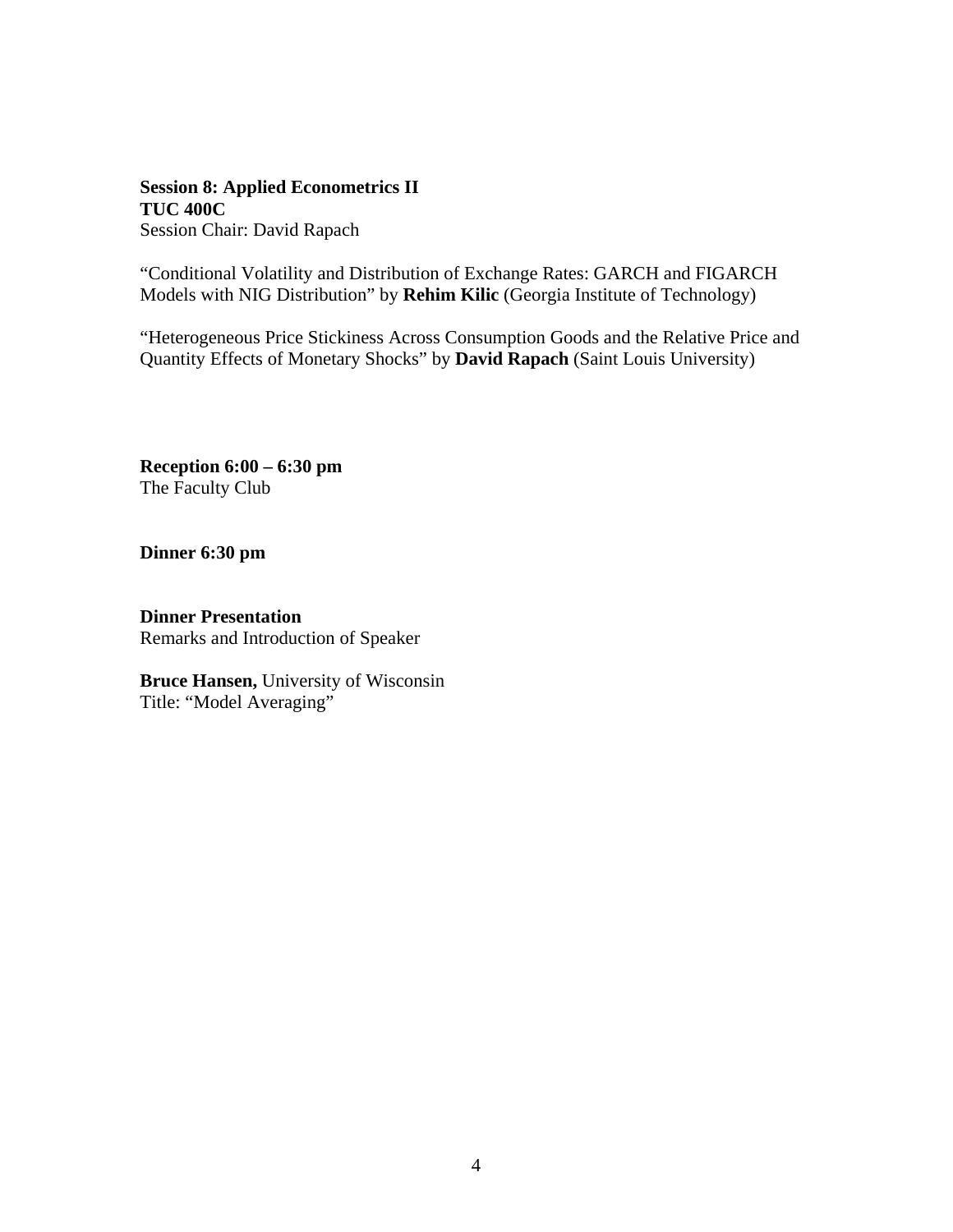### **Saturday, October 7, 2006**

#### **8:00 – 12:00 Registration**

Tangeman University Center (TUC) 4<sup>th</sup> Floor

### **7:30 – 8:30 Breakfast**

**8:30 – 10:00 Parallel Sessions**  Tangeman University Center, 4<sup>th</sup> Floor

**Session 9: Bootstrapping TUC 400A**  Session Chair: Timothy Vogelsang

"An Improved GMM Bootstrap for Time Series with a Nonparametric Prewhitened Covariance Estimator" by **Masayuki Hirukawa** (Concordia University and CIREQ)

"On the Bootstrap of the Maximum Rank Correlation Estimator" by **Viktor Subbotin** (Northwestern University)

"Block Bootstrap HAC Robust Tests: The Sophistication of the Naïve Bootstrap" by Silvia Concalves (Universite de Montreal) and **Timothy Vogelsang** (Cornell University)

**Session 10: Structural Change I TUC 400C**  Session Chair: Todd Clark

"Factors Affecting Rural Bank Consolidation and Structural Change" by **Lakshmi Balasubramanyan** (Pennsylvania State University), Jeffrey Stokes (Pennsylvania State University) and Spiro Stefanou (Pennsylvania State University)

"Trend-Cycle Correlation, Drift Break and the Estimation of Trend and Cycle in Canadian GDP" by **Arabinda Basistha** (West Virginia University)

"Forecasting with Small Macroeconomic VARs in the Presence of Instabilities" **Todd Clark** (Federal Reserve Bank of Kansas City) and Michael McCracken (Board of Governors of the Federal Reserve System)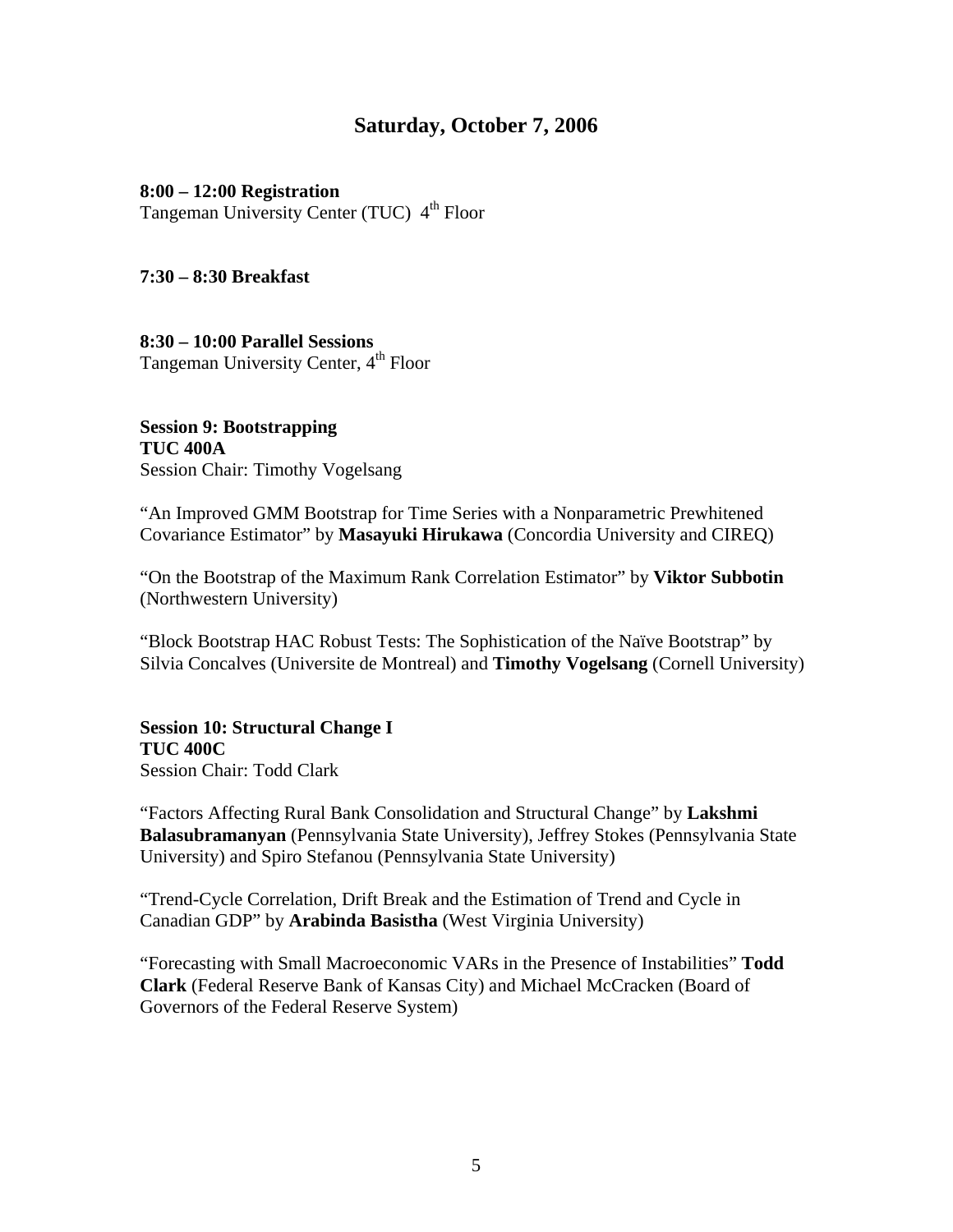### **Session 11: Econometric Theory II TUC 400B**

Session Chair: Juan Carlos Escanciano

"Optimal Locally Size-Robust Specification Tests" by **Gabriel Montes Rojas** (University of Illinois at Urbana-Champaign)

"Asymptotically Optimality of Empirical Likelihood for Selecting Moment Restrictions" by **Taisuke Otsu** (Yale University)

"Asymptotically Optimal Tests For Single-Index Models with a Focus on Average Partial Effects" by **Juan Carlos Escanciano** (Indiana University) and Kyungchul Song (University of Pennsylvania)

**Session 12: Financial Econometrics I TUC 427**  Session Chair: Anil Bera

"Empirical Analysis of Volatility Dynamics in High Frequency Returns with a Time-Varying Component Model" by **Kasing Man** (Western Illinois University) and Chunchi Wu (Syracuse University)

"Diagnostic Testing for Time Series Volatility Models" by Yongmiao Hong (Cornell University) and **Yoon-Jin Lee** (Indiana University)

"Scalar Measures of Volatility and Dependence for the Multivariate Models of Financial Markets" Sangwhan Kim (Chungbuk National University) and **Anil Bera** (University of Illinois at Urbana-Champaign)

**10:00 – 10:30 Break**  TUC  $4^{\text{th}}$  Floor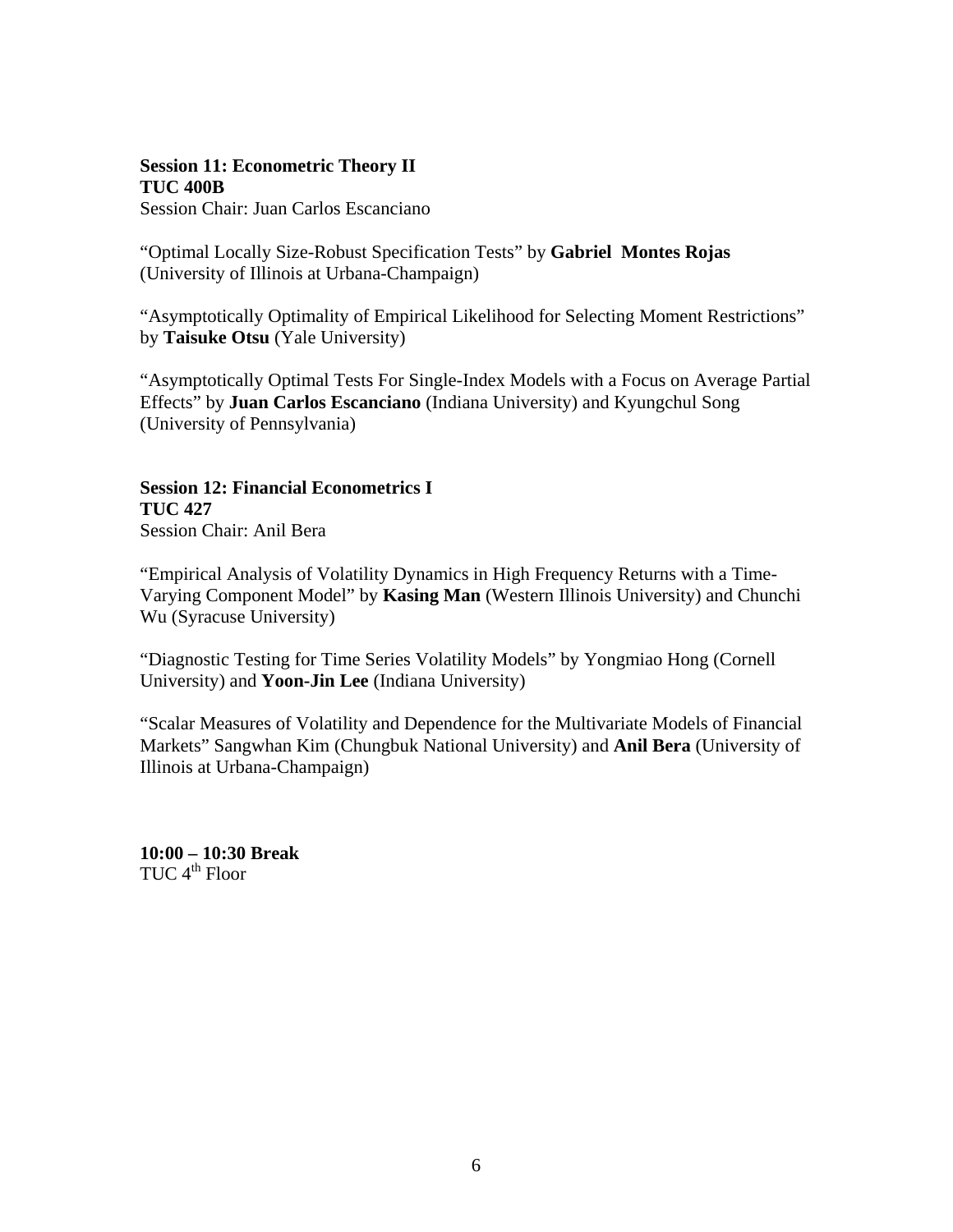#### **10:30 – 12:00 Parallel Sessions**

Tangeman University Center, 4<sup>th</sup> Floor

#### **Session 13: Structural Change II TUC 400A**  Session Chair: Claude Lopez

"Estimating and Testing Multiple Structural Changes in Cointegrated Regression Models" by **Mohitosh Kejriwal** (Boston University) and Pierre Perron (Boston University)

"Trend-Cycle Decompositions of US Real GDP: Using Fourier Approximation to Capture Unknown Structural Changes in the Trend" by **Ting Qin** (University of Alabama) and Walter Enders (University of Alabama)

"GLS Detrending, Unit Root Tests and Changes in the Intercept" by **Claude Lopez**  (University of Cincinnati)

# **Session 14: Bayesian Inference TUC 400C**

Session Chair: Olivier Parent

"Incorporating Economic Objectives into Bayesian Priors: Portfolio Choice Under Parameter Uncertainty" by Jun Tu (Singapore Management University) and **Guofo Zhou**  (Washington University)

"Optimal Portfolio Diversification Using Maximum Entropy Principle" by Anil Bera (University of Illinois at Urbana-Champaign) and **Sung Park** (University of Illinois at Urbana-Champaign)

"Using Bayesian Model Averaging to Estimate Spatial Interactions in the Knowledge Production Functions" by James LeSage (University of Toledo) and **Olivier Parent** (University of Cincinnati)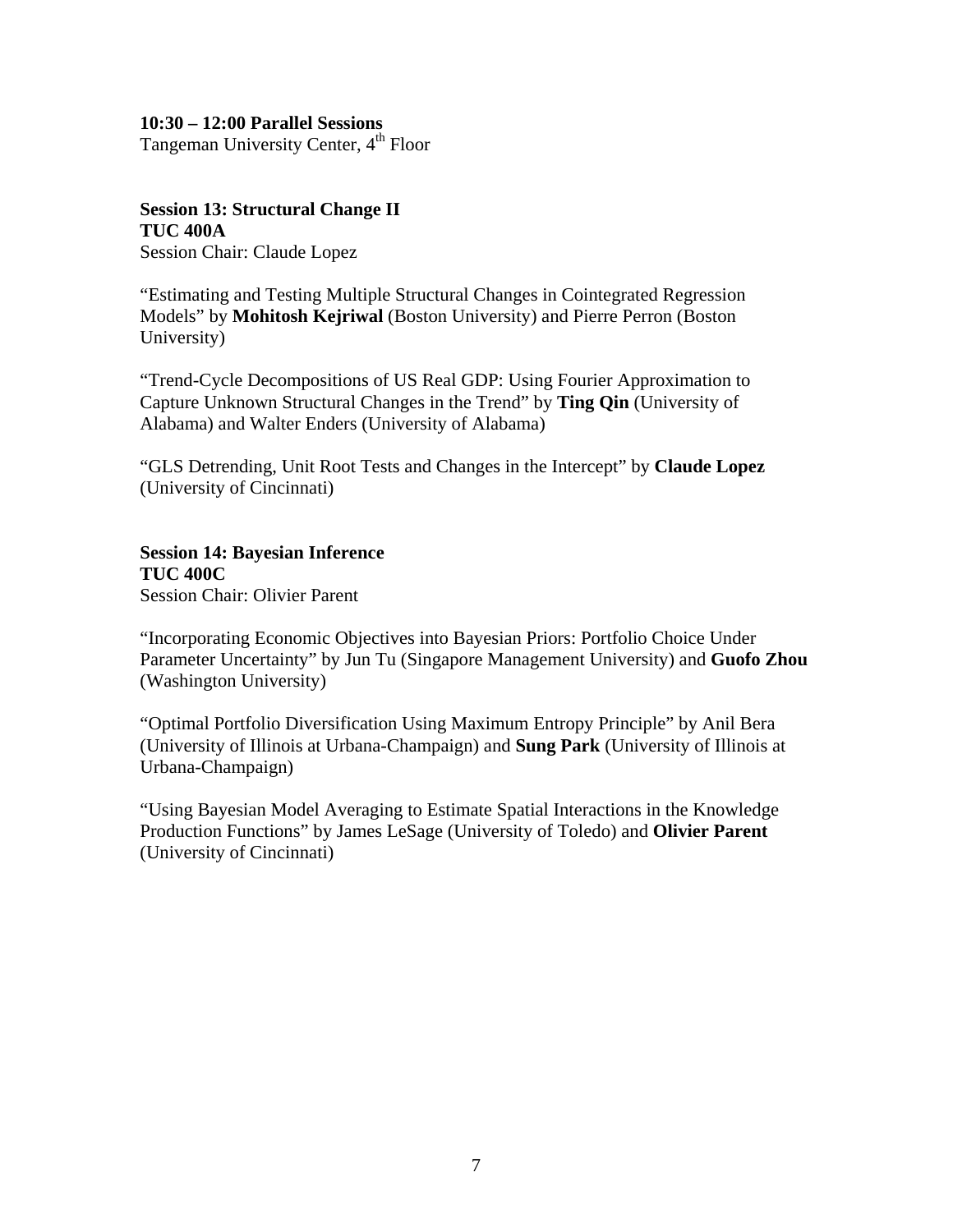### **Session 15: Econometric Theory II TUC 400B**

Session Chair: John Keating

"Robust Penalized Quantile Regression Estimation for Panel Data" by **Carlos Lamarche** (University of Illinois)

"Nonstationary Censored Regression" by Ling Hu (Ohio State University) and **Robert de Jong** (Ohio State University)

"Using Parameter Instability to Test Economic Theories" by **John Keating** (University of Kansas)

**Session 16: Semiparametrics TUC 427**  Session Chair: Christopher Parmeter

"Identification and Nonparametric Estimation of a Transformed Additively Separable Model" by **David Jacho-Chavez** (Indiana University), Arthur Lewbel (Boston College) and Oliver Linton (London School of Economics)

"Semi-nonparametric Estimation of First-Price Auction using Simulated Method of Moments" by Herman Bierens (Pennsylvania State University) and **Hosin Song** (Pennsylvania State University)

""Convergence Clubs: Evidence from Calibrated Modality Tests" by Daniel Henderson (SUNY, Binghamton), **Christopher Parmeter** (Virginia Polytechnic Institute) and Robert Russell (University of California, Riverside)

**12:00 – 1:30 Lunch**  TUC  $4^{\text{th}}$  Floor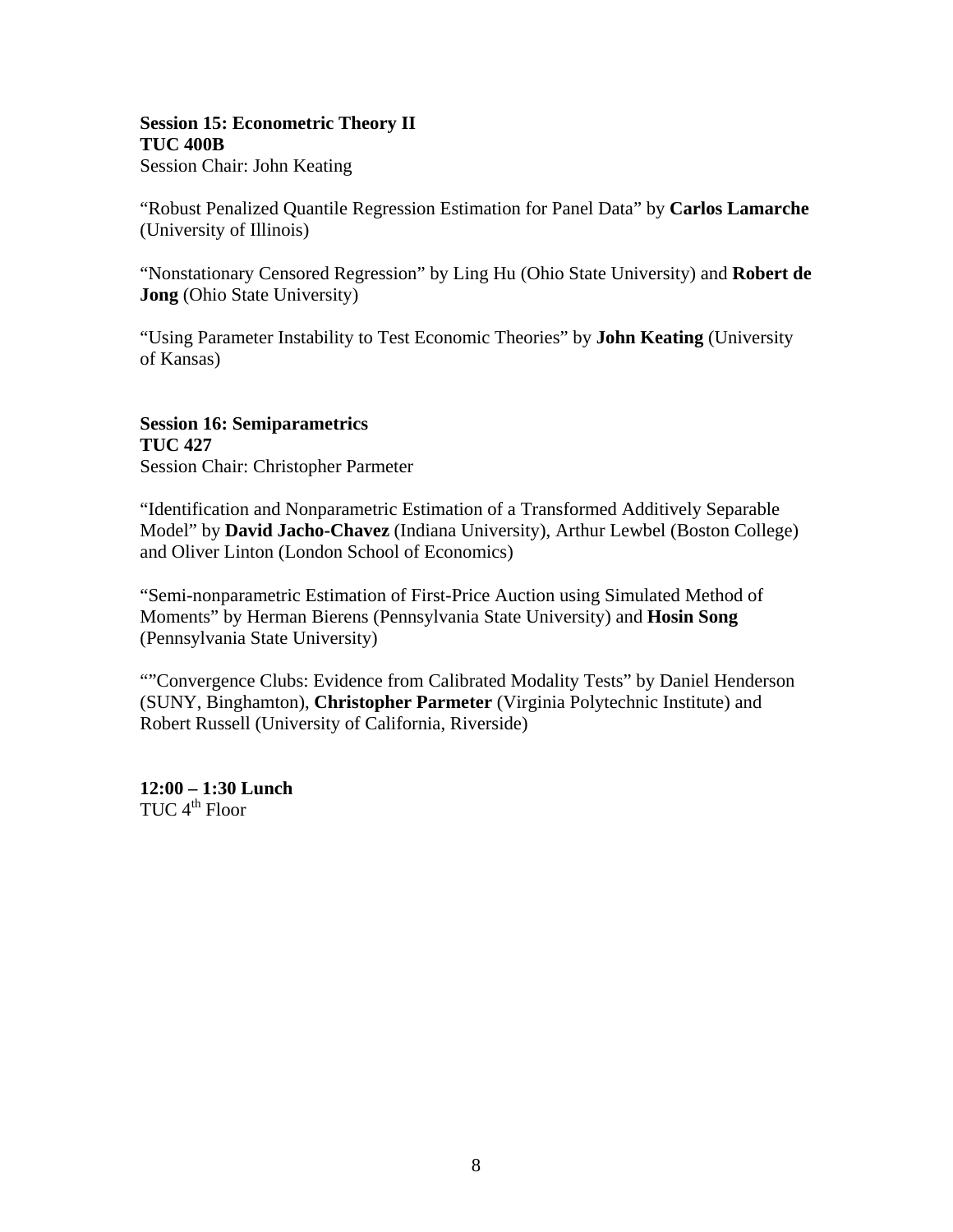### **1:30 – 3:00 Parallel Sessions**  Tangeman University Center, 4<sup>th</sup> Floor

## **Session 17: Monetary Policy Analysis TUC 400B**

Session Chair: Arnold Zellner

"Reconsidering the Optimality of Federal Reserve Forecasts" by **Michael Hanson**  (Wesleyan University) and Jayson Whitehorn (Epic Systems Corporation)

"Forecasting Macro Variables with a Qual VAR Business Cycle Turning Point Index" by **Michael Dueker** (Federal Reserve Bank of St. Louis) and Katrin Wesche (Swiss National Bank)

"Alan Greenspan, the Bayesian Monetary Policy-Maker" by **Arnold Zellner** (University of Chicago)

### **Session 18: Time Series III TUC 400A**

Session Chair: Andros Kourtellos

"How Important are Ideas in Determining Inflation Patterns? A Multi-Country Time-Varying Analysis Using the Taylor Rule" by **Anastasia Zervou** (Washington University) and Jacek Suda (Washington University)

"Single-Equation ADL Tests for Threshold Cointegration" Jung Li (University of Alabama) and **Junsoo Lee** (University of Alabama)

"Threshold Regression with Endogenous Threshold Variables" **Andros Kourtellos**  (University of Cyprus), Thanasis Stengos (University of Guelph) and Chih Ming Tan (Tufts University)

**Session 19: Applied Econometrics III TUC 400C**  Session Chair: Christelle Viauroux

"eBay 9/11" by **Jose Canals-Cerda** (Federal Reserve Bank of Philidelphia) and Jason Pearcy (University of Colorado at Boulder)

"Avoiding Biases from Data-Dependent Specification Search: An Application to a Tillage Choice Model" by Sanchita Sengupta (Iowa State University), **Lyubov Kurkalova** (Southern Illinois University) and Catherine Kling (Iowa State University)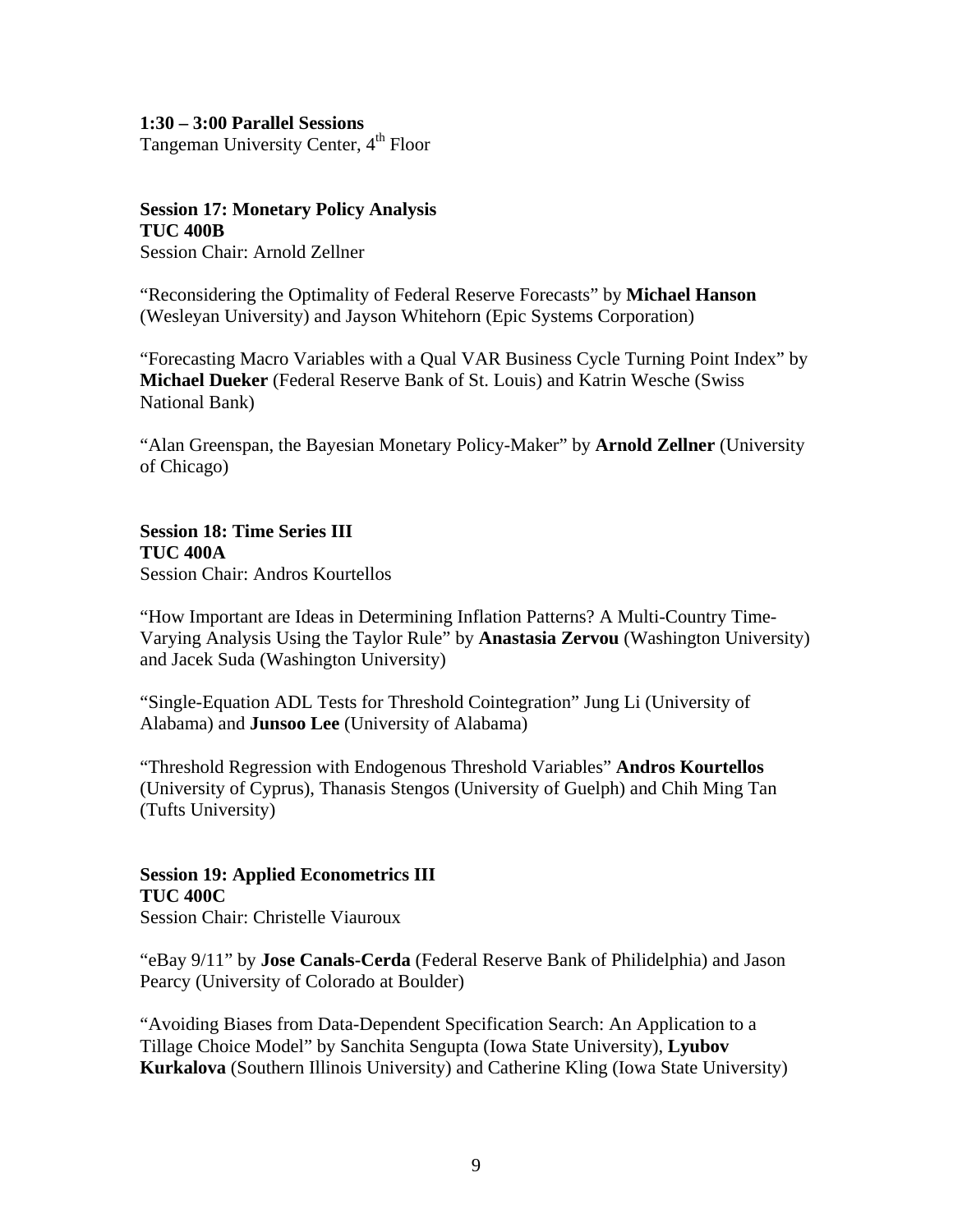"Evaluation of Welfare Costs of Congestion" by **Christelle Viauroux** (University of Cincinnati)

### **Session 20: Microconometrics TUC 427**  Session Chair: Alex Maynard

"Duration of New Firms: Do Startup and Aggregate Conditions Matter?" by **Kim Huynh** (Indiana University), Robert Petrunia (Lakehead University) and Marcel Voia (Carleton University)

"Public Insurance and Private Savings: Who is Affected and By How Much?" by **Alex Maynard** (University of Toronto) and Jiaping Qui (Wilfred Laurier University)

**3:00 – 3:30 Break**  TUC  $4^{\text{th}}$  Floor

**3:30 – 5:00 Parallel Sessions** 

**Session 21: Time Series Econometrics II TUC 427**  Session Chair: Kyungho Jang

"Real Exchange Rates and the Properties of the Variance of *k*-Differences When *k* is Close to the Sample Size" by **Sungwook Park** (Ohio State University) and Masao Ogaki (Ohio State University)

"Half-Life Estimation under the Taylor Rule: Two Goods Model" by **Hyeongwoo Kim** (Auburn University)

"Two-Step Maximum Likelihood Estimation of Structural Vector Autogressive Models Partially Identified with Short-Run Restrictions" by **Kyungho Jang** (Inha University)